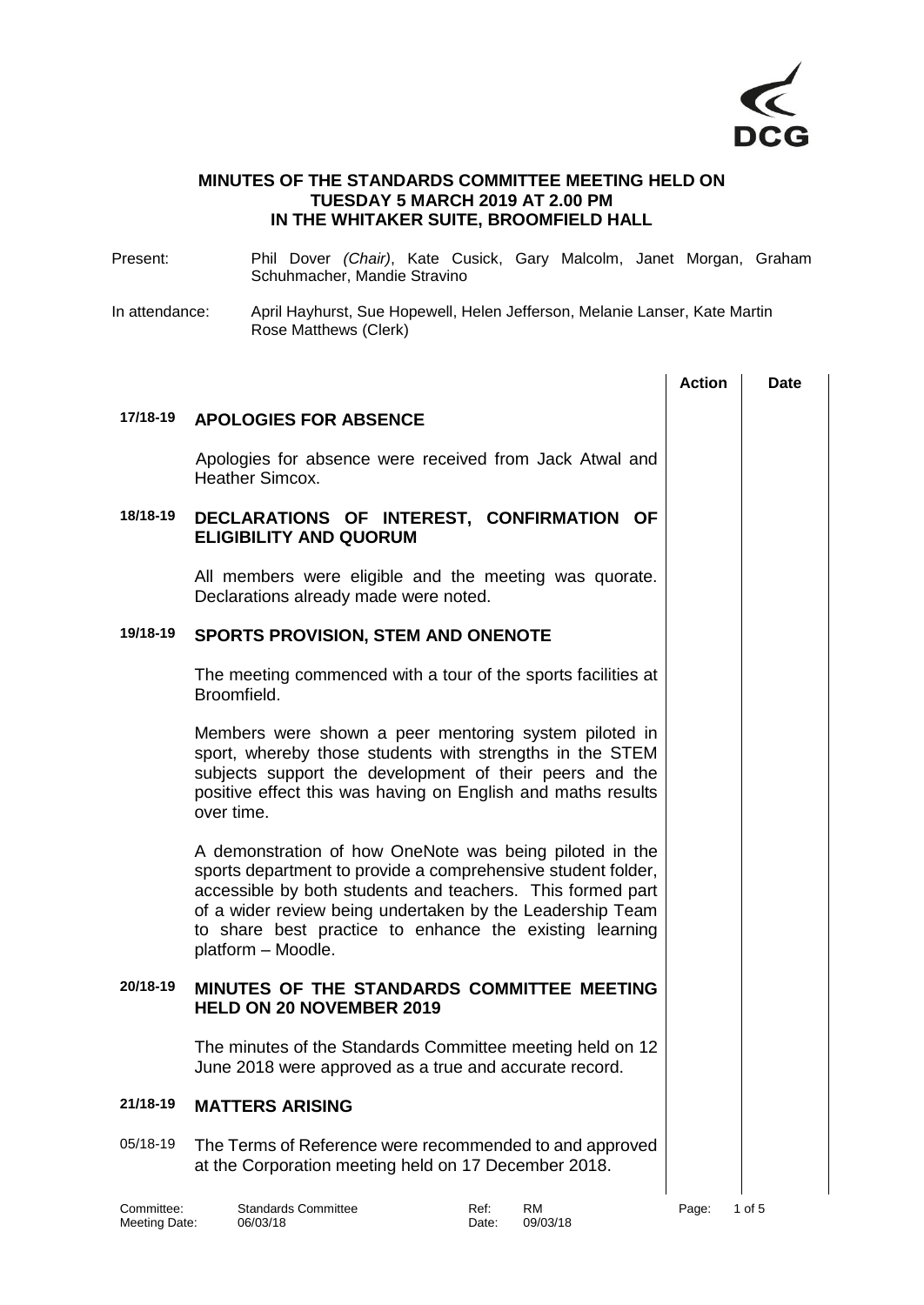|          |                                                                                                                                                                                                                                                                                                                                                                                                                              | <b>Action</b> | Date  |
|----------|------------------------------------------------------------------------------------------------------------------------------------------------------------------------------------------------------------------------------------------------------------------------------------------------------------------------------------------------------------------------------------------------------------------------------|---------------|-------|
| 06/18-19 | The College SAR was recommended to and approved at the<br>Corporation meeting held on 17 December 2018.                                                                                                                                                                                                                                                                                                                      |               |       |
| 09/18-19 | The Higher Education Self-Evaluation Document was<br>approved by Corporation at the December meeting.                                                                                                                                                                                                                                                                                                                        |               |       |
| 10/18-19 | The Equality and Diversity Annual Report was approved at<br>December's Corporation meeting and was published on the<br>College's website.                                                                                                                                                                                                                                                                                    |               |       |
| 12/18-19 | The year-end Sub-Contracting Report detailing the year end<br>position, which was recommended to the Corporation in<br>December 2018.                                                                                                                                                                                                                                                                                        |               |       |
| 15/18-19 | The Self-Assessment Policy was recommended to and<br>approved by Corporation at its December meeting.                                                                                                                                                                                                                                                                                                                        |               |       |
| 22/18-19 | ORGANISATIONAL QUALITY PERFORMANCE REVIEW<br>(QPR)                                                                                                                                                                                                                                                                                                                                                                           |               |       |
|          | The Director of Quality and Compliance and presented the<br>Organisational QPR to Committee members.                                                                                                                                                                                                                                                                                                                         |               |       |
|          | In year self-assessment was strong, with monthly meetings<br>taking place across all areas focussing on continuous<br>improvement.                                                                                                                                                                                                                                                                                           |               |       |
|          | Seven academies had early intervention strategies in place to<br>maximise on retention and pass rates                                                                                                                                                                                                                                                                                                                        |               |       |
|          | The Quality Improvement Plan is attached as an appendix and<br>the Committee were informed of progress towards the thirteen<br>priorities.                                                                                                                                                                                                                                                                                   |               |       |
|          | Committee members were informed of the proposals to<br>change the Education Inspection Framework, which would<br>focus on four key areas. There would be a continued focus on<br>safeguarding, but also a holistic view of education, ensuring<br>students are work ready and have the transferrable skills<br>required. The Chair asked the final framework to be presented<br>to the Committee once it had been published. | AH/KM         | 09/19 |
|          | Uniper Technologies had received a monitoring visit from<br>Ofsted, with DCG mentioned in their report.                                                                                                                                                                                                                                                                                                                      |               |       |
|          | The<br>Director of Teaching Learning<br>Academic<br>and<br>Development provided the Committee with updates on<br>classroom based learning projects and bids.                                                                                                                                                                                                                                                                 |               |       |
|          | The FE Choices Learner Satisfaction Survey 2018-2019 is<br>due to close early May, with 1,600 responses to date and work<br>continues to encourage further participation.                                                                                                                                                                                                                                                    |               |       |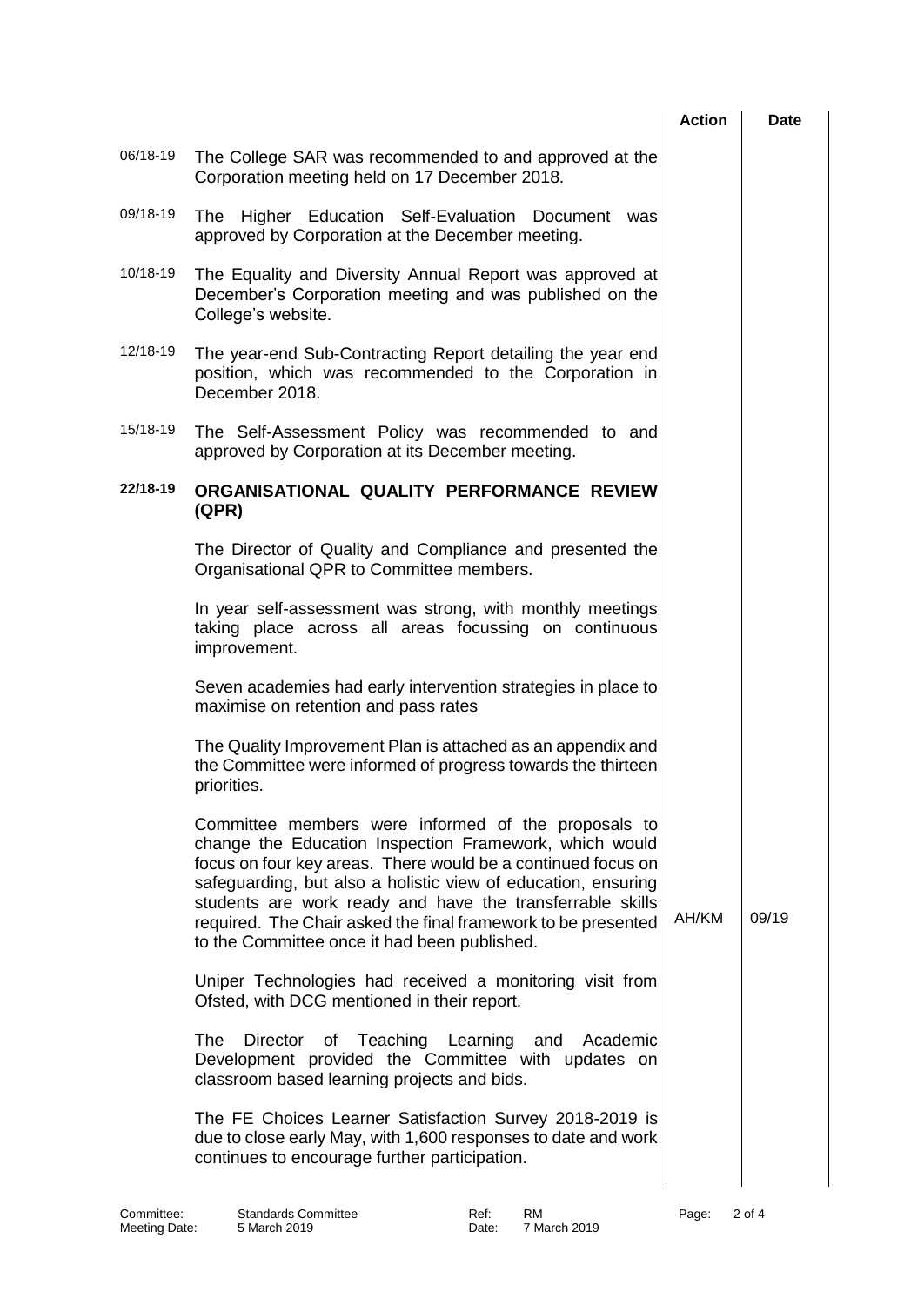|                                                                                                                                                                                                                                                                                                                                                                                                                                                                                                                                                                               | <b>Action</b> | <b>Date</b> |
|-------------------------------------------------------------------------------------------------------------------------------------------------------------------------------------------------------------------------------------------------------------------------------------------------------------------------------------------------------------------------------------------------------------------------------------------------------------------------------------------------------------------------------------------------------------------------------|---------------|-------------|
| The TLA survey was launched in January for one week and<br>received 2,803 responses and work is underway to analyse<br>those results with meetings arranged with students to look in<br>more detail at key themes identified.                                                                                                                                                                                                                                                                                                                                                 |               |             |
| There have been 309 safeguarding disclosures to date this<br>academic year, compared with 265 in the previous year.                                                                                                                                                                                                                                                                                                                                                                                                                                                           |               |             |
| The Joint Area Inspection for Derby City Council, focussing on<br>child sexual exploitation will be visiting the College as part of<br>their inspection.                                                                                                                                                                                                                                                                                                                                                                                                                      |               |             |
| Members were informed how work was underway on a new<br>professional development offer for the teaching population<br>and work was continuing to embed prevent and British values<br>through the curriculum.                                                                                                                                                                                                                                                                                                                                                                  |               |             |
| The January inset day proved a success.                                                                                                                                                                                                                                                                                                                                                                                                                                                                                                                                       |               |             |
| Dual observations by the Quality Team and Heads, providing<br>a standardized approach are planned to be completed by the<br>end of March, key themes relate to high grades and aspiration<br>to achieve beyond the qualification.                                                                                                                                                                                                                                                                                                                                             |               |             |
| External Quality Assurance visits by awarding bodies have<br>resulted in the majority of delivery being deemed low risk. One<br>area was flagged as high risk and an action plan issued to<br>Members questioned why - awarding body<br>address.<br>requirements are constantly changing and the area affected<br>had a high turnover of staff, it was not a reluctance to comply.<br>This year the Quality team had introduced a business partner<br>model and attend regular QPR meetings with the teams and<br>has a regular quality agenda item to inform of any changes. |               |             |
| Graham questioned the staff induction process and asked if it<br>was fit for purpose. The CEO confirmed the induction process<br>was being reviewed by the Executive Director of HR and<br>Director of Strategy and reiterated the College policies form<br>the guidelines all staff should be following.                                                                                                                                                                                                                                                                     |               |             |
| Retention for both 16-18 and Adult provision is currently above<br>target and being continually monitored.<br>Apprenticeship<br>achievement had also seen a significant increase.                                                                                                                                                                                                                                                                                                                                                                                             |               |             |
| The Chair was pleased to note improvements in the<br>Apprenticeship provision following its move into prevention.                                                                                                                                                                                                                                                                                                                                                                                                                                                             |               |             |
| A discussion took place around attendance and it was made<br>clear the College was striving for all students to achieve 100%<br>attendance.                                                                                                                                                                                                                                                                                                                                                                                                                                   |               |             |
|                                                                                                                                                                                                                                                                                                                                                                                                                                                                                                                                                                               |               |             |
|                                                                                                                                                                                                                                                                                                                                                                                                                                                                                                                                                                               |               |             |